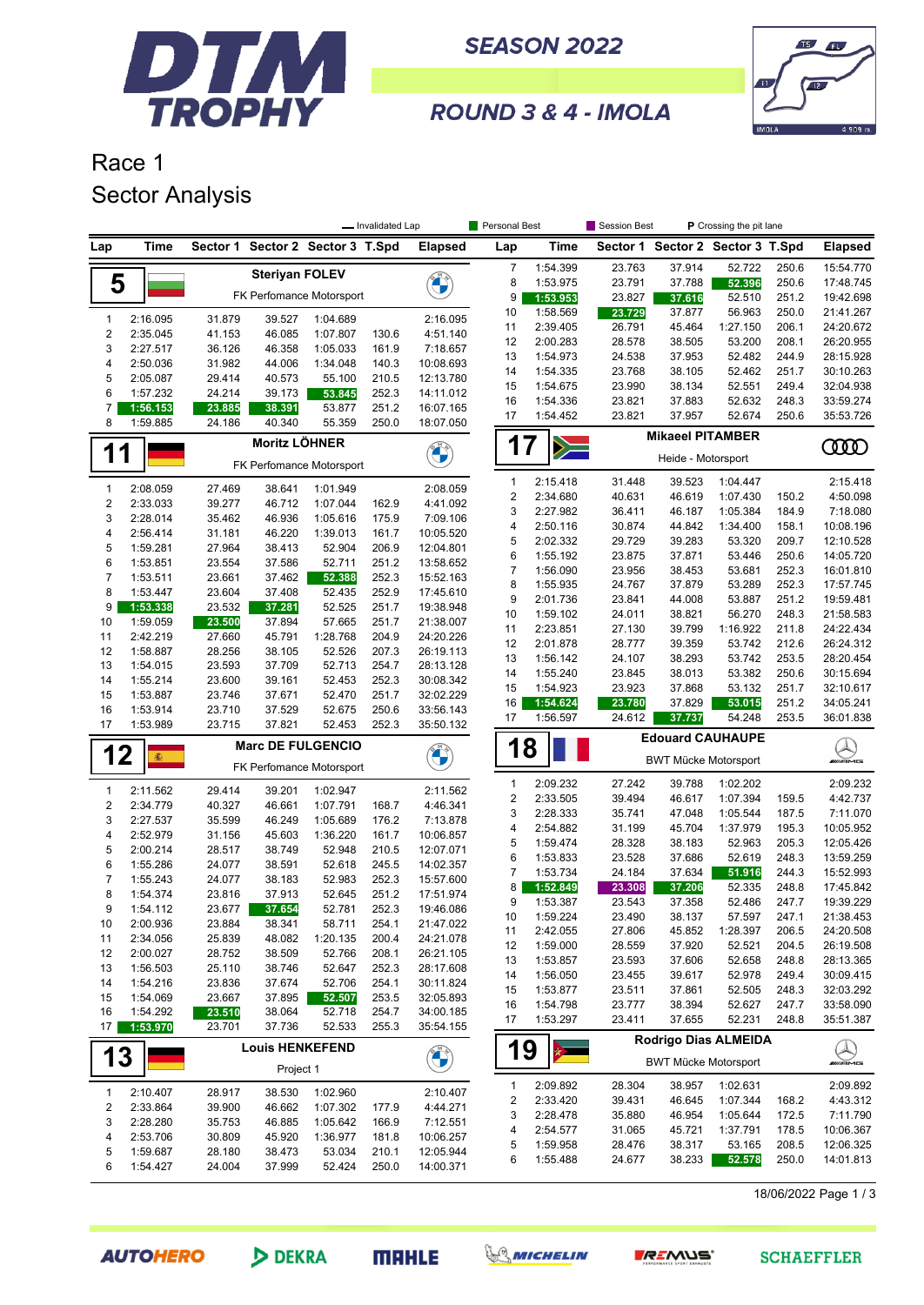

**SEASON 2022** 



ROUND 3 & 4 - IMOLA

## Race 1 Sector Analysis

|                         |                              |                  |                       |                                  | - Invalidated Lap |                            | Personal Best  |           | Session Best     |                               | P Crossing the pit lane          |                |                        |
|-------------------------|------------------------------|------------------|-----------------------|----------------------------------|-------------------|----------------------------|----------------|-----------|------------------|-------------------------------|----------------------------------|----------------|------------------------|
| Lap                     | <b>Time</b>                  |                  |                       | Sector 1 Sector 2 Sector 3 T.Spd |                   | <b>Elapsed</b>             | Lap            | Time      |                  |                               | Sector 1 Sector 2 Sector 3 T.Spd |                | <b>Elapsed</b>         |
| $\overline{7}$          | 1:54.542                     | 23.645           | 38.258                | 52.639                           | 247.1             | 15:56.355                  | 7              | 1:54.551  | 23.864           | 38.107                        | 52.580                           | 254.1          | 15:55.992              |
| 8                       | 1:54.180                     | 23.544           | 37.872                | 52.764                           | 247.1             | 17:50.535                  | 8              | 1:54.091  | 23.743           | 37.650                        | 52.698                           | 255.3          | 17:50.083              |
| 9                       | 1:53.720                     | 23.694           | 37.445                | 52.581                           | 246.0             | 19:44.255                  | 9              | 1:53.821  | 23.619           | 37.618                        | 52.584                           | 254.7          | 19:43.904              |
| 10                      | 1:58.734                     | 23.620           | 38.031                | 57.083                           | 246.0             | 21:42.989                  | 10             | 1:58.084  | 23.699           | 37.912                        | 56.473                           | 254.7          | 21:41.988              |
| 11                      | 2:37.993                     | 26.981           | 49.933                | 1:21.079                         | 199.6             | 24:20.982                  | 11             | 3:03.521P | 27.535           | 50.021                        | 1:45.965                         | 210.9          | 24:45.509              |
| 12                      | 1:59.944                     | 28.573           | 38.537                | 52.834                           | 204.9             | 26:20.926                  |                |           |                  | <b>Theo OEVERHAUS</b>         |                                  |                |                        |
| 13                      | 1:54.447                     | 24.216           | 37.512                | 52.719                           | 245.5             | 28:15.373                  | 34             |           |                  |                               |                                  |                | <b>CHANGE</b>          |
| 14                      | 1:54.623                     | 23.581           | 37.735                | 53.307                           | 246.6             | 30:09.996                  |                |           |                  | <b>Walkenhorst Motorsport</b> |                                  |                |                        |
| 15                      | 1:54.010                     | 23.745           | 37.627                | 52.638                           | 248.3             | 32:04.006                  | $\mathbf{1}$   | 2:08.715  | 28.003           | 38.805                        | 1:01.907                         |                | 2:08.715               |
| 16                      | 1:54.739                     | 23.671           | 38.055                | 53.013                           | 248.3             | 33:58.745                  | $\sqrt{2}$     | 2:33.153  | 39.482           | 46.432                        | 1:07.239                         | 161.2          | 4:41.868               |
| 17                      | 1:54.122                     | 23.631           | 37.765                | 52.726                           | 248.8             | 35:52.867                  | 3              | 2:28.124  | 35.959           | 46.733                        | 1:05.432                         | 169.0          | 7:09.992               |
|                         |                              |                  |                       | <b>Alexandre PAPADOPULOS</b>     |                   |                            | 4              | 2:55.780  | 31.290           | 45.832                        | 1:38.658                         | 157.9          | 10:05.772              |
| 21                      |                              |                  |                       | Selleslagh Racing Team (SRT)     |                   | <i><b>MARING</b></i>       | 5              | 1:59.349  | 28.133           | 38.230                        | 52.986                           | 206.9          | 12:05.121              |
|                         |                              |                  |                       |                                  |                   |                            | 6              | 1:54.034  | 23.656           | 37.525                        | 52.853                           | 247.7          | 13:59.155              |
| $\mathbf{1}$            | 2:14.280                     | 31.625           | 39.046                | 1:03.609                         |                   | 2:14.280                   | $\overline{7}$ | 1:54.618  | 24.381           | 37.853                        | 52.384                           | 250.0          | 15:53.773              |
| 2                       | 2:34.998                     | 41.181           | 46.089                | 1:07.728                         | 158.6             | 4:49.278                   | 8              | 1:53.279  | 23.658           | 37.341                        | 52.280                           | 247.1          | 17:47.052              |
| 3                       | 2:27.909                     | 36.360           | 46.347                | 1:05.202                         | 172.5             | 7:17.187                   | 9              | 1:53.180  | 23.505           | 37.435                        | 52.240                           | 251.2          | 19:40.232              |
| 4                       | 2:50.749                     | 30.915           | 45.304                | 1:34.530                         | 163.6             | 10:07.936                  | 10             | 1:59.757  | 23.543           | 38.324                        | 57.890                           | 251.7          | 21:39.989              |
| 5                       | 2:00.894                     | 29.298           | 38.566                | 53.030                           | 208.5             | 12:08.830                  | 11             | 2:40.583  | 27.425           | 45.341                        | 1:27.817                         | 191.2          | 24:20.572              |
| 6                       | 1:55.162                     | 24.433           | 37.688                | 53.041                           | 245.5             | 14:03.992                  | 12             | 1:59.501  | 28.187           | 38.634                        | 52.680                           | 206.5          | 26:20.073              |
| $\overline{7}$          | 1:56.062                     | 25.019           | 37.918                | 53.125                           | 242.2             | 16:00.054                  | 13             | 1:54.243  | 23.695           | 37.490                        | 53.058                           | 250.0          | 28:14.316              |
| 8                       | 1:55.754                     | 24.520           | 38.163                | 53.071                           | 240.5             | 17:55.808                  | 14             | 1:54.580  | 23.551           | 38.232                        | 52.797                           | 250.6          | 30:08.896              |
| 9                       | 1:54.907                     | 24.108           | 37.821                | 52.978                           | 240.5             | 19:50.715                  | 15             | 1:54.112  | 23.929           | 37.682                        | 52.501                           | 249.4          | 32:03.008              |
| 10                      | 1:57.604                     | 23.821           | 38.210                | 55.573                           | 241.6             | 21:48.319                  | 16             | 1:54.404  | 24.001           | 38.119                        | 52.284                           | 250.6          | 33:57.412              |
| 11                      | 2:33.275                     | 25.452           | 47.606                | 1:20.217                         | 224.1             | 24:21.594                  | 17             | 1:53.742  | 23.669           | 37.705                        | 52.368                           | 253.5          | 35:51.154              |
| 12                      | 2:00.865                     | 28.885           | 38.661                | 53.319                           | 202.6             | 26:22.459                  |                |           |                  | <b>Colin CARESANI</b>         |                                  |                |                        |
| 13                      | 1:55.917                     | 23.912           | 38.837                | 53.168                           | 248.3             | 28:18.376                  | 47             |           |                  |                               |                                  |                | <b>CALCIO</b>          |
| 14                      | 1:54.265                     | 23.701           | 37.639                | 52.925                           | 245.5             | 30:12.641                  |                |           |                  | Project 1                     |                                  |                |                        |
| 15                      | 1:54.506                     | 23.818           | 37.785                | 52.903                           | 250.0             | 32:07.147                  | $\mathbf{1}$   | 2:05.400  | 26.815           | 37.494                        | 1:01.091                         |                | 2:05.400               |
| 16<br>17                | 1:54.350                     | 23.830           | 37.704                | 52.816                           | 248.3             | 34:01.497                  | $\sqrt{2}$     | 2:33.804  | 39.719           | 47.792                        | 1:06.293                         | 137.6          | 4:39.204               |
|                         | 1:54.886                     | 23.687           | 37.805                | 53.394                           | 249.4             | 35:56.383                  | 3              | 2:28.417  | 35.859           | 47.197                        | 1:05.361                         | 147.1          | 7:07.621               |
| 23                      |                              |                  | <b>Jordan WALLACE</b> |                                  |                   |                            | 4              | 2:57.484  | 30.871           | 47.048                        | 1:39.565                         | 143.2          | 10:05.105              |
|                         |                              |                  |                       | FK Perfomance Motorsport         |                   | O                          | 5              | 1:57.200  | 27.566           | 37.385                        | 52.249                           | 208.9          | 12:02.305              |
|                         |                              |                  |                       |                                  |                   |                            | 6              | 1:52.685  | 23.572           | 37.211                        | 51.902                           | 250.0          | 13:54.990              |
| $\mathbf{1}$            | 2:13.103                     | 30.378           | 39.004                | 1:03.721                         |                   | 2:13.103                   | $\overline{7}$ | 1:52.624  | 23.505           | 37.090                        | 52.029                           | 251.2          | 15:47.614              |
| $\overline{\mathbf{c}}$ | 2:34.976                     | 40.738           | 46.316                | 1:07.922                         | 148.4             | 4:48.079                   | 8              | 1:52.429  | 23.532           | 37.033                        | 51.864                           | 250.6          | 17:40.043              |
| 3                       | 2:27.230                     | 35.953           | 45.876                | 1:05.401                         | 189.1             | 7:15.309                   | 9              | 1:52.711  | 23.450           | 37.246                        | 52.015                           | 251.2          | 19:32.754              |
| 4                       | 2:52.093                     | 31.214           | 45.878                | 1:35.001                         | 180.6             | 10:07.402                  | 10             | 1:58.113  | 23.479           | 37.326                        | 57.308                           | 250.6          | 21:30.867              |
| 5                       | 2:01.991                     | 29.633           | 39.217                | 53.141                           | 203.4             | 12:09.393                  | 11             | 2:49.121  | 32.101           | 47.122                        | 1:29.898                         | 138.1          | 24:19.988              |
| 6                       | 1:55.329                     | 24.090           | 38.230                | 53.009                           | 257.8             | 14:04.722                  | 12             | 1:57.912  | 28.006           | 37.745                        | 52.161                           | 204.2          | 26:17.900              |
| 7                       | 1:56.179                     | 24.431           | 38.749                | 52.999                           | 255.9             | 16:00.901                  | 13             | 1:52.861  | 23.522           | 37.319                        | 52.020                           | 251.7          | 28:10.761              |
| 8                       | 1:55.476                     | 24.088           | 38.285                | 53.103                           | 255.9             | 17:56.377                  | 14             | 1:52.707  | 23.474           | 37.158                        | 52.075                           | 251.7          | 30:03.468              |
| 9                       | 1:55.597                     | 24.109           | 38.277                | 53.211                           | 253.5<br>254.1    | 19:51.974                  | 15             | 1:52.643  | 23.492           | 37.248                        | 51.903                           | 251.7          | 31:56.111              |
| 10                      | 2:04.623                     | 24.839           | 41.380                | 58.404<br>1:18.733               |                   | 21:56.597                  | 16             | 1:52.599  | 23.500<br>23.467 | 37.145<br>37.261              | 51.954<br>51.883                 | 251.2<br>252.9 | 33:48.710<br>35:41.321 |
| 11<br>12                | 2:25.433<br>2:01.509         | 26.735<br>28.970 | 39.965<br>39.263      | 53.276                           | 203.4<br>199.3    | 24:22.030<br>26:23.539     | 17             | 1:52.611  |                  |                               |                                  |                |                        |
| 13                      | 1:55.950                     | 23.937           | 38.462                | 53.551                           | 252.9             | 28:19.489                  |                |           |                  | <b>Sophie HOFMANN</b>         |                                  |                |                        |
| 14                      | 1:55.004                     | 23.946           | 38.113                | 52.945                           | 254.1             | 30:14.493                  | 48             |           |                  | Heide - Motorsport            |                                  |                | 0000                   |
| 15                      | 1:54.885                     | 23.837           | 38.054                | 52.994                           | 255.3             | 32:09.378                  |                |           |                  |                               |                                  |                |                        |
| 16                      | 1:55.117                     | 24.069           | 37.867                | 53.181                           | 252.9             | 34:04.495                  | $\mathbf{1}$   | 2:13.703  | 30.919           | 39.423                        | 1:03.361                         |                | 2:13.703               |
| 17                      | 1:55.294                     | 24.297           | 37.983                | 53.014                           | 257.1             | 35:59.789                  | $\overline{c}$ | 2:34.942  | 41.204           | 46.179                        | 1:07.559                         | 145.7          | 4:48.645               |
|                         |                              |                  |                       |                                  |                   |                            | 3              | 2:27.844  | 36.274           | 46.473                        | 1:05.097                         | 176.2          | 7:16.489               |
| 26                      | $\frac{1}{2} \sum_{k=1}^{N}$ |                  | <b>Ricky CAPO</b>     |                                  |                   | $E_{\rm{ex}}$ <sup>o</sup> | 4              | 2:51.127  | 31.225           | 45.345                        | 1:34.557                         | 160.0          | 10:07.616              |
|                         |                              |                  | KÜS Team Bernhard     |                                  |                   | PORSCHE                    | 5              | 2:04.698  | 30.141           | 40.156                        | 54.401                           | 204.9          | 12:12.314              |
|                         |                              |                  |                       |                                  |                   |                            | 6              | 1:58.008  | 24.919           | 39.661                        | 53.428                           | 251.2          | 14:10.322              |
| $\mathbf{1}$            | 2:10.806                     | 29.308           | 38.582                | 1:02.916                         |                   | 2:10.806                   | 7              | 1:56.020  | 24.151           | 38.328                        | 53.541                           | 251.2          | 16:06.342              |
| $\overline{\mathbf{c}}$ | 2:34.757                     | 40.263           | 46.614                | 1:07.880                         | 155.8             | 4:45.563                   | 8              | 2:00.611  | 24.877           | 40.058                        | 55.676                           | 242.7          | 18:06.953              |
| 3                       | 2:27.579                     | 35.621           | 46.284                | 1:05.674                         | 195.7             | 7:13.142                   | 9              | 1:58.412  | 24.981           | 39.127                        | 54.304                           | 237.4          | 20:05.365              |
| 4                       | 2:53.597                     | 30.782           | 46.083                | 1:36.732                         | 160.7             | 10:06.739                  | 10             | 2:16.955  | 24.831           | 48.700                        | 1:03.424                         | 238.9          | 22:22.320              |
| 5                       | 1:59.807                     | 28.457           | 38.403                | 52.947                           | 211.8             | 12:06.546                  | 11             | 2:08.615  | 30.807           | 41.160                        | 56.648                           | 188.5          | 24:30.935              |
| 6                       | 1:54.895                     | 24.353           | 37.961                | 52.581                           | 246.6             | 14:01.441                  | 12             | 1:59.044  | 24.933           | 39.172                        | 54.939                           | 236.3          | 26:29.979              |

18/06/2022 Page 2 / 3